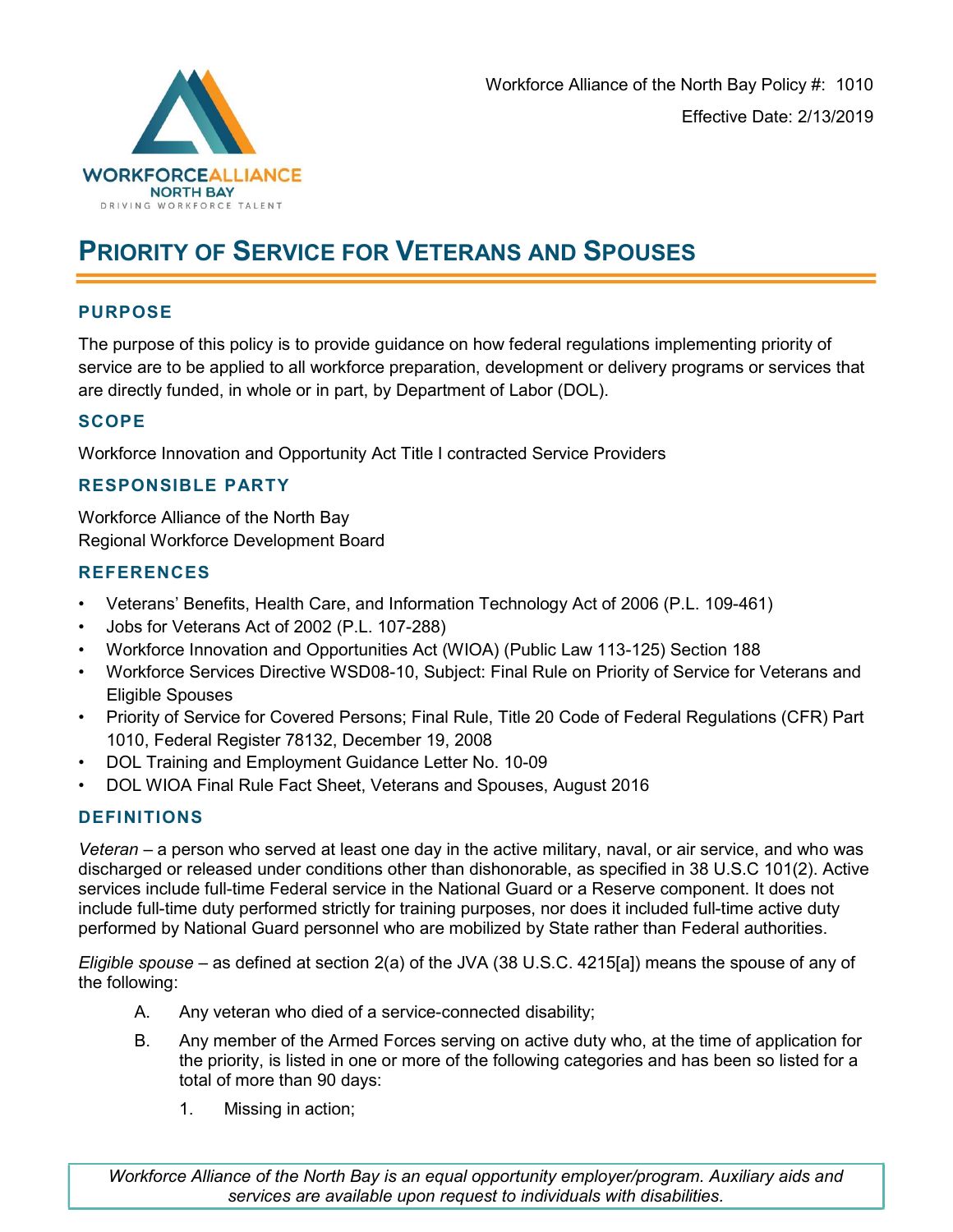- 2. Captured in the line of duty by a hostile force, or
- 3. Forcibly detained or interned in the line of duty by a foreign government or power;
- C. Any veteran who has a total disability resulting from a service-connected disability, as evaluated by the Department of Veterans Affairs; or
- D. Any veteran who died while a disability was in existence. A spouse whose eligibility is derived from a living veteran or service member (i.e., categories b. or c. above) would lose his or her eligibility if the veteran or service member where to lose the status that is the basis for the eligibility (e.g. if a veteran with a total service-connected disability were to receive a revised disability rating at a lower level). Similarly, for a spouse whose eligibility is derived from a living veteran or service member, that eligibility would be lost upon divorce from the veteran or service member.

Covered persons – those veterans and spouses who are eligible for priority of service.

Non-covered persons – those persons who are not veterans or spouses eligible for priority of service.

Priority of service - the right of eligible covered persons to take precedence over eligible non-covered persons in obtaining services.

Taking precedence - the covered person receives access to the service or resource earlier in time than the non-covered person and, if the service or resource is limited, the covered person received access to the service or resource instead of or before the non-covered person.

Qualified job training program – any program or service for workforce preparation, development, or delivery that is directly funded, in whole or in part, by the Department of Labor.

## **POLICY**

- I. The Workforce Alliance of the North Bay (Alliance) will ensure that veterans are afforded priority for DOL-funded employment and training services, if they meet the existing eligibility requirements. Veterans' priority is required under federal law; however, it is not intended to displace existing eligibility requirements for WIOA. An individual must first qualify for WIOA before a priority of service can be applied.
- II. Identifying and Informing Covered Persons
	- A. The Alliance service providers will have processes to identify covered persons at the point of entry to programs and/or services, so they can take full advantage of priority of service. Point of entry includes physical locations, such as One-Stop Career Centers, as well as Web sites and other virtual service delivery resources.
	- B. The service providers will ensure that covered persons are aware of their entitlement to priority of service, the full array of programs and services available to them, and any applicable eligibility requirements for those programs and/or services.
	- C. The processes for identifying covered persons are not required to verify the status of an individual as a veteran or eligible spouse at the point of entry unless they immediately undergo eligibility determination and enrollment in a program.
- III. Implementing Priority of Service
	- A. Priority of service means the right of eligible covered persons to take precedence over eligible non-covered persons in obtaining services. Taking precedence means that the covered person receives access to the service or resource earlier in time than the non-